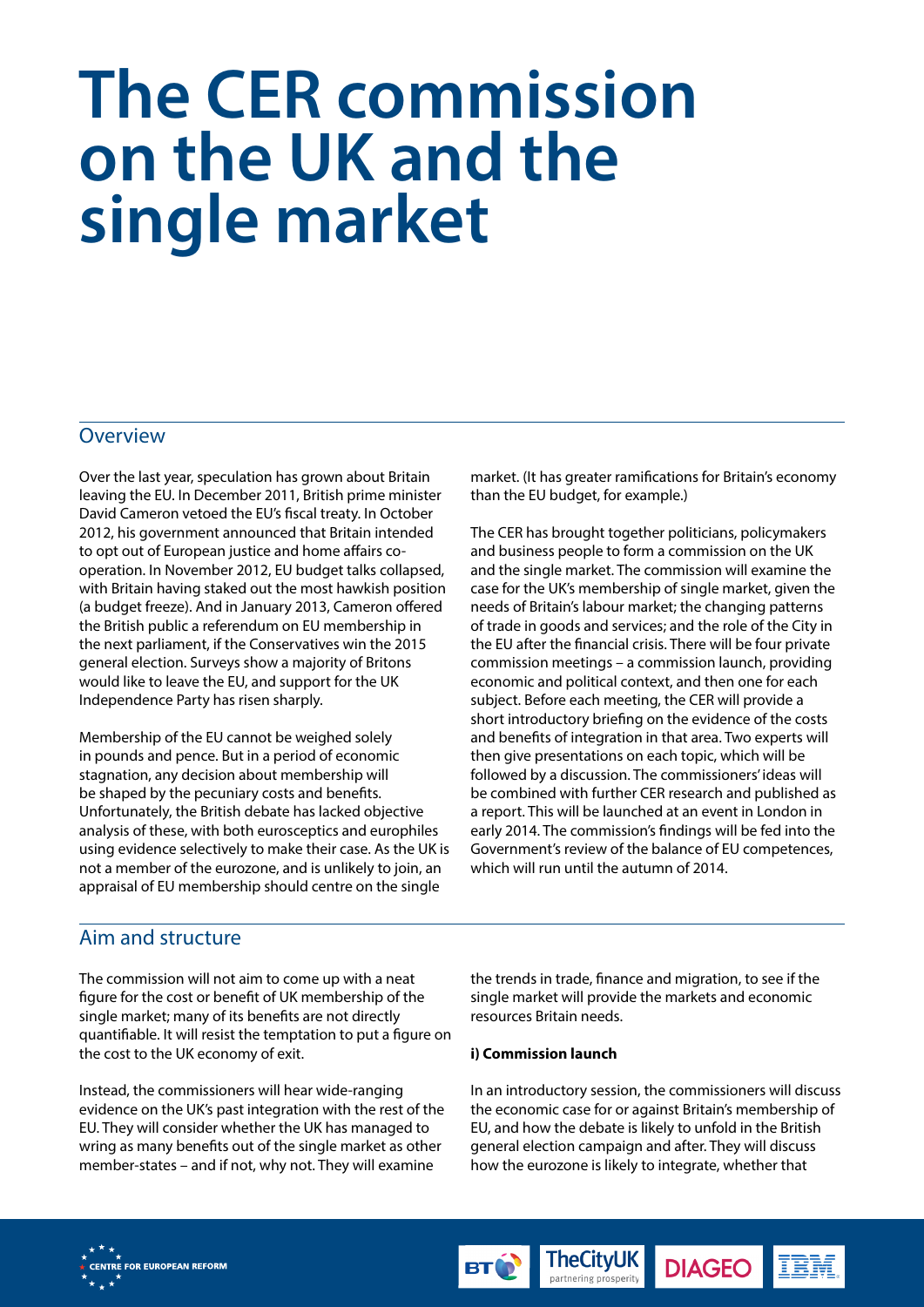integration will affect the single market, and how Britain should respond. They will offer some initial thoughts on which areas of the single market most need reform. Finally, they will be asked to offer comments on the structure and content of the commission itself.

#### **ii) The impact of the EU on Britain's labour market**

The commission will evaluate the two main areas of the single market that have an impact on Britain's workforce: employment and social law and the free movement of labour. Many claim that both have been bad for the British economy.

The EU's social and employment rules, especially its restrictions on working hours and guarantees of employment rights to temporary workers, have been highly controversial. In 2007, David Cameron said he would like the UK to opt out of the social chapter of the Maastricht treaty, and many hope that Britain can opt out of the employment directives. The CER will offer evidence of the costs and benefits of EU employment legislation to the commission.

According to the 2011 census, two million people who were born elsewhere in the EU live in England and Wales. Over 500,000 of these are Polish people, who came in large numbers after 2004. Migration from Central and Eastern Europe has also proved controversial, as many workers have low and medium levels of skill: it has become commonplace to argue that their presence is damaging to the employment prospects of poorer British people. The CER will present evidence of the costs and benefits of EU migration for the UK, in terms of wages and jobs, and the extent to which it strains public finances and services.

#### **iii) British trade and the single market**

The commission will assess the single market's contribution to British trade and investment in manufacturing. When the single market was launched, the UK already had an open economy. Its tariffs on imports were low; it had few restrictions on foreign direct investment; and it had fewer product and labour market regulations than other European economies. This may have reduced Britain's gains from the single market for goods compared to other countries in the EU.

Would leaving the single market reduce the UK's revenues from goods exports? Tariffs have come down quickly across the world; and if the UK left, the EU may agree to a free trade agreement to replace full membership (it would be in both parties' interest). But would foreign investors prefer countries with a seat at the EU's table? Would pan-EU supply chains, critical for British exports to Europe and elsewhere, be interrupted? And would British firms end up using EU product standards anyway, as it would ease trade both with Europe and the rest of the world (where they are increasingly used)?

Britain may have gained from membership of the single market for services, a sector which constitutes almost half of UK exports. And as a proportion of all services exports, financial and related business services make up over 50 per cent. The growth of the City of London after the 'Big Bang' liberalisation of 1986 drove much of this growth. Yet Britain exports more services to the rest of the world than to the EU, despite attempts to remove regulatory barriers. And now the boom in finance is over, what is the outlook for financial and business services exports to the EU?

To answer these questions, the commission will be presented with evidence on the expected future sources of overseas demand for UK exports. In what sectors, and to which countries, are exports likely to grow? What measures are needed to break down trade barriers for those exporters that have the best growth prospects? The commissioners will also discuss whether financial services exports to emerging markets can replace stagnant exports to the EU; whether the UK is destined for years of slow growth in its services exports; or whether British exit from the EU would undermine the growth of non-finance services exports.

#### **iv) Eurozone integration and the City of London**

The commission will consider whether a more integrated eurozone and the City of London can live with each other, and the costs and benefits of Britain's financial integration with the rest of the EU since the 1980s.

Can the eurozone integrate and allow the City to remain its financial centre? A banking union is probably needed to save the single currency. In December 2012, the eurozone took the first step towards such a union by agreeing to set up a single supervisor for the largest banks. Britain won protections for the single market: a majority of non-euro members will have to agree to new financial rules, preventing the euro members from dominating. However, it is likely that the banking union will take on more responsibilities over time: the banking union will probably need to take over the bailing out and winding up of banks, if the single currency is to run smoothly. More countries are planning to join the banking union and the euro. If these things were to happen, what would be the implications for the City?

Has European financial integration been good for Britain's economic growth? The City, as the largest European wholesale market, made handsome profits from eurozone financial integration. Commissioners will consider whether these profits would have been as large had Britain not been a member of the EU. Retail finance has integrated much more slowly than wholesale markets: the 'Big Four' banks continue to dominate British lending, although Santander is growing. British gains from the single market for retail finance may therefore have been small. Does this evidence suggest that British financial services would lose out if the UK left the EU?

**DIAGEO** 

**TheCityUK** 

partnering prosperity

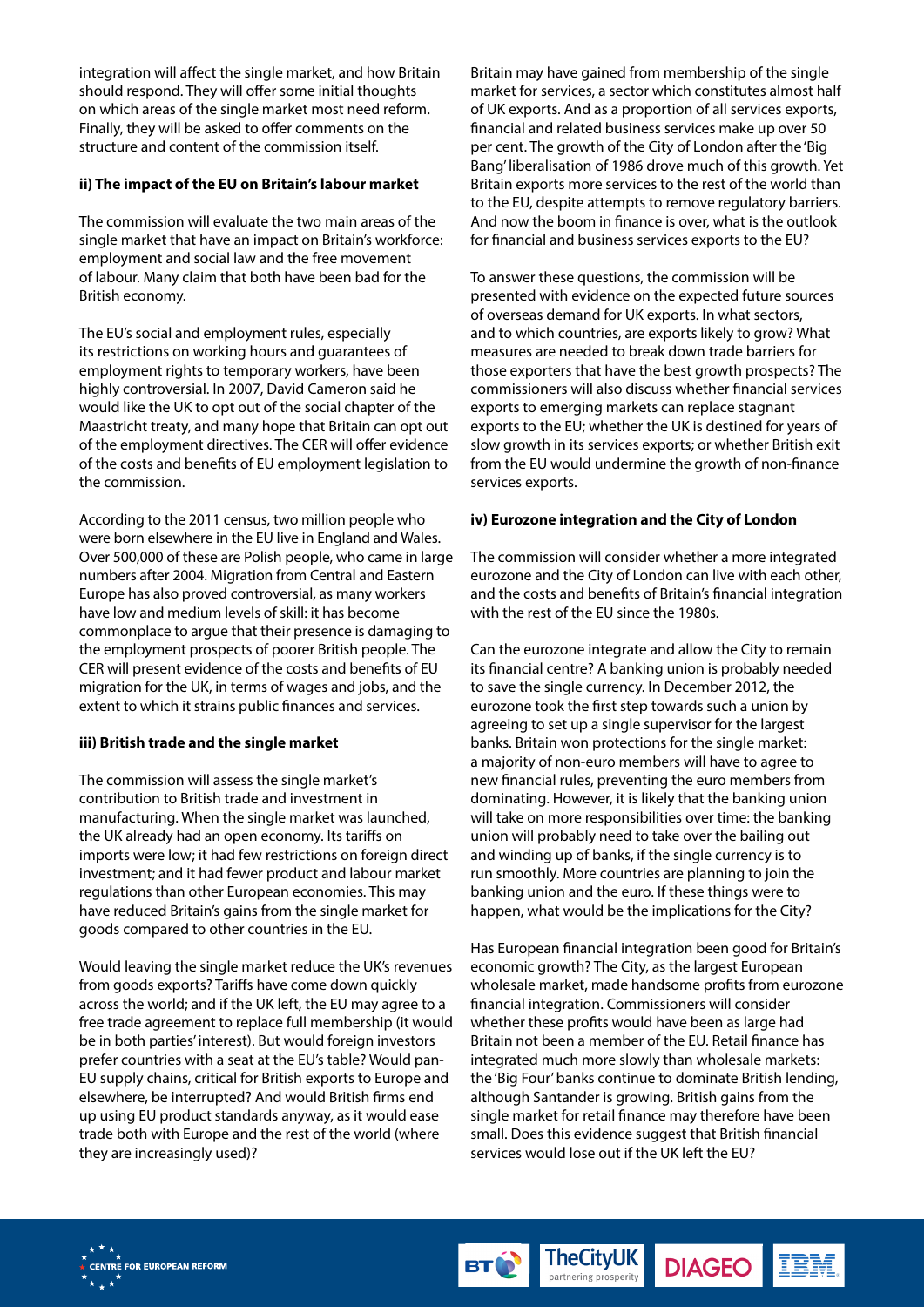#### **v) Launch event**

The report will be launched at a public event in central London in spring 2014. The event will be a panel discussion between leading proponents on either side of the

argument, followed by a Q&A. The audience will be senior politicians, policymakers, business people, journalists, and non-governmental organisations with an interest in trade and the single market.

## The commissioners

**Kate Barker** Former member, Monetary Policy Committee

**Sir Brian Bender**  Former permanent secretary, UK Department of Business, Innovation and Skills

**Prof Wendy Carlin** University College London

**Prof Nicholas Crafts** Warwick University

**Prof Paul De Grauwe** London School of Economics

**Gérard Errera** Blackstone Group, former French ambassador to the UK

**Martin Hatfull** Diageo and former UK ambassador to Indonesia

**Sony Kapoor** Re-Define

**Sir Richard Lambert** Former director, Confederation of British Industry and former editor, Financial Times

**Lord Mandelson** Former trade commissioner, European Commission

**Prof Mariana Mazzucato** Sussex University

# Dates of commission meetings

**Launch event:** 5 June 2013

**Labour markets discussion:** 10 July 2013

**Lord Monks** Former director, Trades Union Congress

**Prof Kevin O'Rourke** Oxford University

**Prof Andrew Oswald** Warwick University

**Christopher Padilla** IBM and former under-secretary of trade in the US commerce department

**Jonathan Portes** Director, National Insitute of Economic and Social Research

**Sir Michael Rake** Chairman, BT and Confederation of British Industry

**Prof André Sapir** Bruegel and Université Libre de Bruxelles

**Simon Walker** Director, Institute of Directors

**Sir Nigel Wicks** Chairman, British Bankers' Association

**André Villeneuve** The City UK

**Martin Wolf** Financial Times

**Trade discussion:** 16 October 2013

**TheCityUK** 

partnering prosperity

**The City and the eurozone:** 3 December 2013

**DIAGEO**